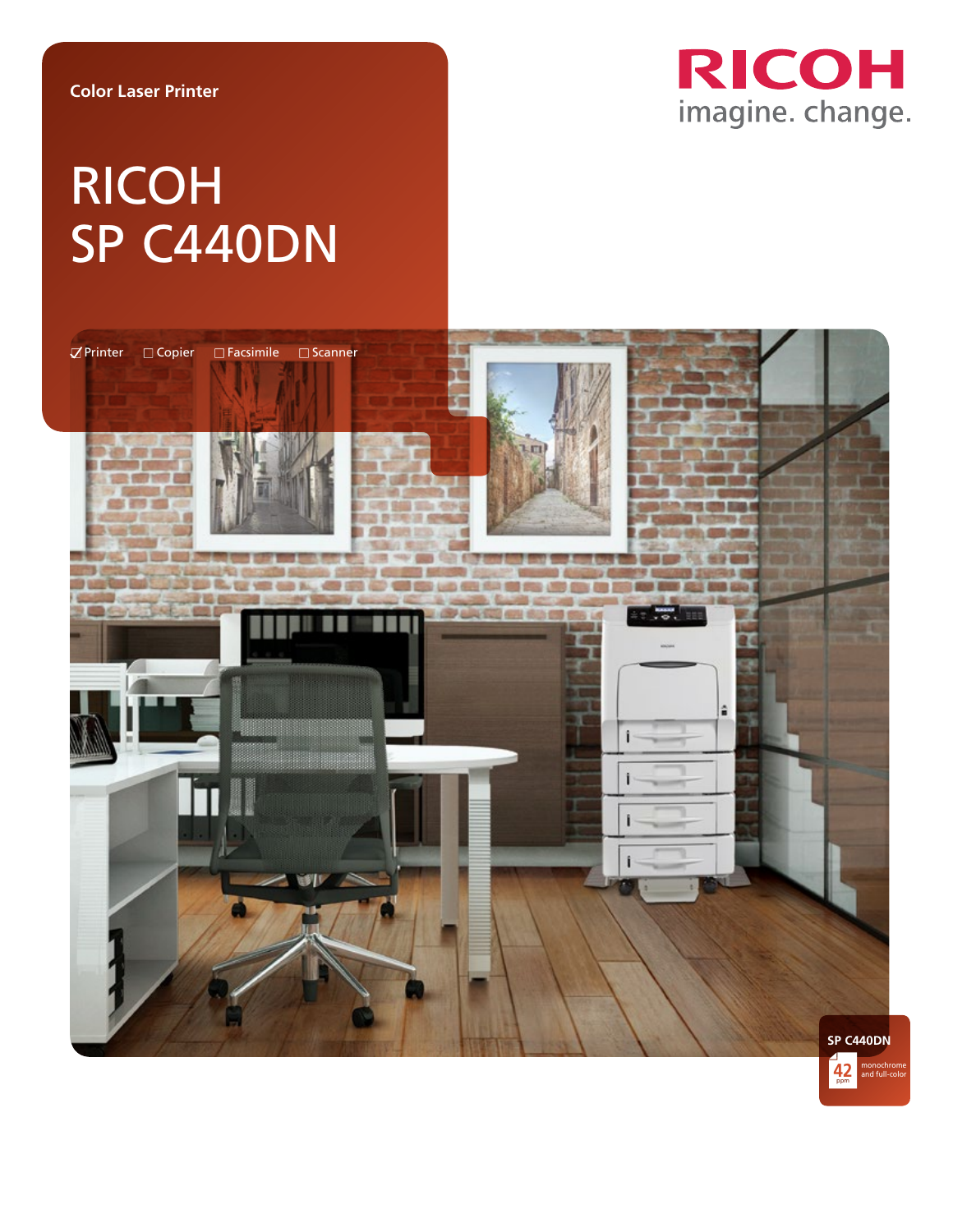## **Be more productive with your everyday printing**

Sharing the latest financials with key decision makers in an important meeting? Trying to entice prospective customers with a colorful postcard? Sending out letters in personalized envelopes? Creating a compelling brochure in-house? You'll be ready for all of them — and more — with the RICOH® SP C440DN. Print impressive, high-quality color output at fast speeds to put important information in front of the people who need it quickly — in the format that's most impactful. Then, move on to the next job without missing a beat. Best of all, you can save money in the process. Instead of filling your office with multiple printers, you can do everything from one affordable device with an incredibly low price per page and total cost of ownership.

## **Transition between jobs quickly**

Business has always been about making smart decisions. Only now, you have to make them a lot faster. Start printing up to 42 color or black-and-white pages per minute with fast first-page print speeds of only 10 seconds and churn through jobs quickly. With a powerful processor and 1 GB RAM standard, you can print even the most complex files with ease. Multiple jobs can be processed simultaneously, so your entire workgroup can stay productive and keep your business running efficiently. You can even print from your mobile device for speed and convenience.

## **Minimize costs to help improve profitability**

Nobody knows your business better than you do, so use that information to save money and minimize waste for your organization. Do you need to print large volumes of documents regularly? Print double-sided pages and cut your paper usage in half. Do you use the same forms frequently? Store the forms on the 320 GB hard disk drive for fast, efficient on-demand printing and eliminate the cost and waste associated with storing pre-printed forms. Do you know when the office is empty? Set the ECO-Night Sensor and the device powers on or off automatically based on ambient lighting to conserve energy. In addition, the Ricoh SP C440DN is ENERGY STAR® certified, plus the device meets EPEAT® Gold\* criteria.

\*EPEAT Gold rating is applicable only in the USA.

### **Handle more types of projects**

Take advantage of a wider range of media options — from up to five paper sources — to share your message in the way your audience prefers, including custom sizes and thicknesses. Select from media up to 140 lb. Index (256 g/m<sup>2</sup>) for durable, colorful menus, postcards, brochures, labels and more. With the Bypass Tray, you can produce basic banners up to 49" long to showcase messages to more people for less money. Print envelopes, letters and highquality mailers with variable data from any of the paper sources to connect personally with customers. Best of all, you can do it by following easy-to-use workflows in-house to help you reduce or eliminate outsourcing costs.





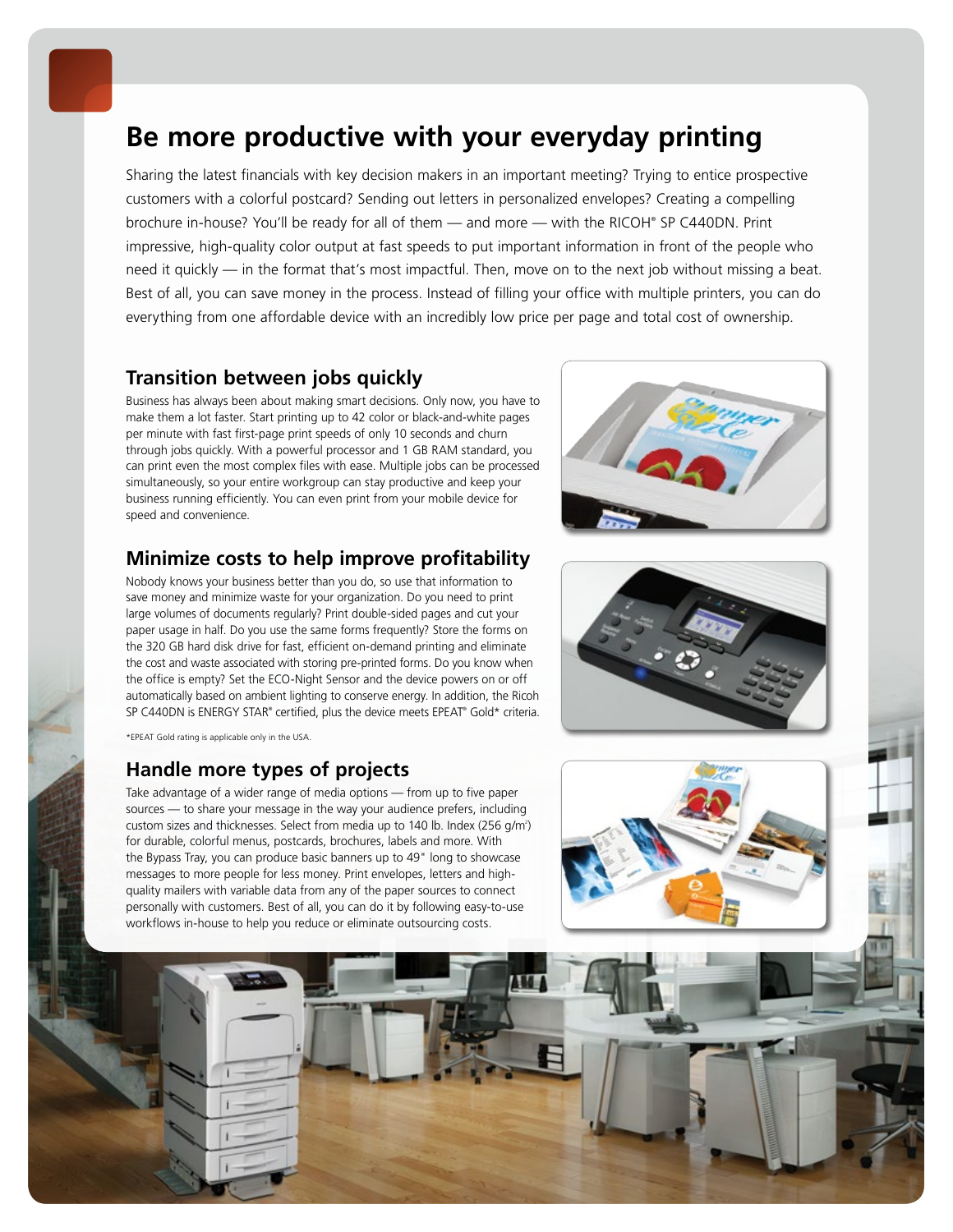## **Print economically from the only printer your office needs**

## **Impress with quality output**

It's clear to see why some messages break through the clutter. Use the Ricoh SP C440DN for amazing color and clarity at up to 1200 x 1200 dpi resolution and make your messages more compelling. Choose from color palettes developed by PANTONE®\* specifically for the printer's unique drivers, settings, toner, color engine and more to get the most accurate reproductions of the PANTONE Matching System® CMYK process colors on a toner-based printer.



## **Add users and jobs with minimal investment**

With the Ricoh SP C440DN, you no longer have to purchase two printers to serve users on two networks. Take advantage of dual interface ports to add the printer to a secondary network, such as a guest network, so visitors can print without accessing your corporate network. Or, you can use the port to have your teams toggle between everyday workflow tasks on one network and highly specialized tasks on another. For example, nurses or physicians assistants can use the printer for routine output while radiologic technologists use it for printouts.

## **Help keep your information secure**

Customers and coworkers are waiting for information. Use the Ricoh SP C440DN to help get it to them — and only them. Help secure data, restrict access, set volume limits and even track up to 1,000 user codes to see who printed what and when. Set it so print jobs are released only after authentication to help keep documents secure and to curb unnecessary printing. Help protect information on the optional Hard Disk Drive by enabling the encryption and data overwrite capability. Help protect data in transit with SSL/TLS encryption. You can even protect your information in case unauthorized users gain access to the network. With IP Address filtering, you can limit the IP addresses of devices connected to the printer to restrict print privileges to authorized users.

## **Maintain maximum uptime**

When information stops moving, your business does as well. Keep your entire workgroup or office working with a robust duty cycle of 150,000 prints per month. Use the 4-line LCD panel on the Ricoh SP C440DN to find files, print documents, check settings, monitor supplies and more. Add optional paper trays and load up to 2,300 sheets to maximize media options and extend print runs. Enjoy easy supply replenishment with one-step toner replacement. Because the printer supports Ricoh Web Image Monitor, @Remote and Device Manager NX, you can monitor performance and react immediately when maintenance is required.